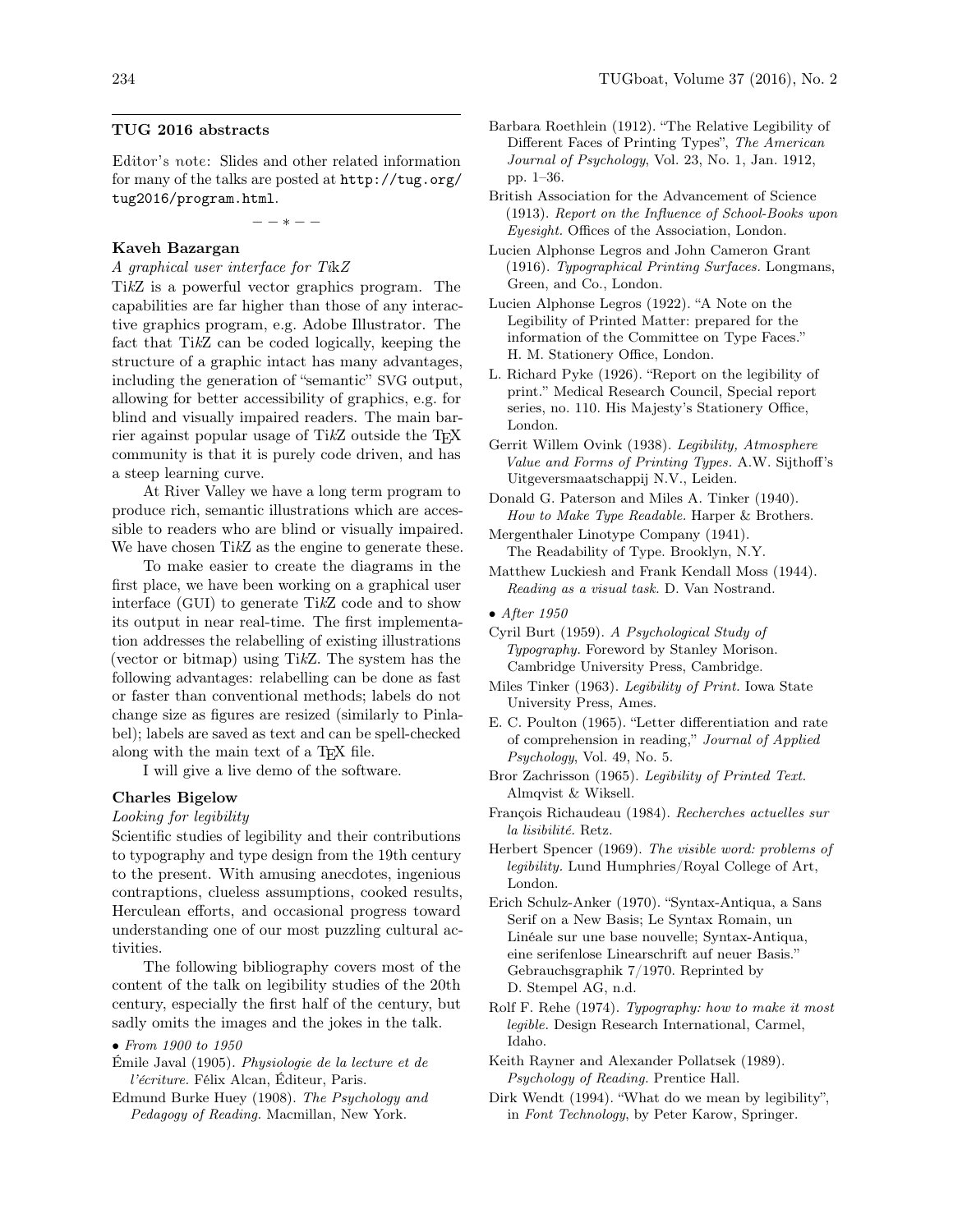- Paul Kolers, Merald Wrolstad, and Herman Bouma, editors (1979). Processing of Visible Language, Volume 1. Plenum Press.
- Paul Kolers, Merald Wrolstad, and Herman Bouma, editors (1980). Processing of Visible Language, Volume 2. Plenum Press.
- Ole Lund (1999). "Knowledge construction in typography: the case of legibility research and the legibility of sans serif typeface". Ph.D. thesis, Department of Typography and Graphic Communication, University of Reading.
- Gordon E. Legge (2007). Psychophysics of Reading in Normal and Low Vision. Lawrence Erlbaum Associates, Mahwah N.J.
- Sofie Beier (2009). "Typeface Legibility: Towards defining familiarity". Ph.D. thesis, Royal College of Art.

#### Robert Bringhurst

#### The evolution of the Palatino tribe

Palatino is not just a single typeface but a large and varied group of faces: a taxonomic tribe produced over more than half a century. The members include Aldus, Enge Aldus, Aldus Nova, Heraklit, Michelangelo, Phidias, Sistina, and Zapf Renaissance, as well as foundry Palatino, Linotype Palatino, American Export Palatino, Linofilm Palatino, PostScript Palatino, Palatino Nova, and Palatino Sans.

This constellation of type designs was Hermann Zapf's most ambitious and enduring design project. It began with the "Medici" sketches of 1948 — which led to the first trial cutting of foundry Palatino roman by August Rosenberger at the Stempel Foundry, Frankfurt, in 1949 — and it continued through 2006, when the last authentic members of the group were drawn on screen under Zapf's direction by Akira Kobayashi in Bad Homburg. In between these dates, the underlying designs adapted again and again to changing conditions, represented by the Linotype machine, Linofilm and other phototype machines, and a variety of pre-PostScript digital systems.

Zapf was not the only type designer whose career spanned the tumultuous transitions from metal type to phototype to digital type, but Palatino and its relatives appear to be unique in the complexity of their evolution and the multiplicity of their successive adaptations, under the hand of the original designer, to repeatedly changing methods of typesetting and printing.

Robert Bringhurst has argued for many years that the most promising system of typeface classification is based on botanical and zoological taxonomies. His new book, Palatino: The Natural History of a Typeface, published in a limited edition by the Book Club of California, with a trade edition from David R. Godine coming this fall, is an extended

test of this thesis. Over many years of research, he has also accumulated hundreds of illustrations documenting the artistry and care, and the industrial advances and collapses, involved in creating these components of our typographic heritage.

### Jennifer Claudio

### The case for justified text

Documents must be aesthetically pleasing without appearing deliberately designed. One of the basic functions built into most word processing software is text justification. The algorithms behind this function, however, vary based on the software and the preset rules within the software. Some criticisms include compromised readability. Defenders of justified text argue that as long as the typeface is appropriately sized and kerned, justification does not detract from readability. This presentation succinctly demonstrates the behavioral differences visible in WordPerfect, Word, InDesign, and L<sup>A</sup>T<sub>F</sub>X, and examines the ability for people who read common printed media to notice the differences.

### Jennifer Claudio

### A brief reflection on TFX and end-user needs

TEX attracts users who seek a robust method of creating precise typographic products. However, beginning with the instinct to disambiguate the pronunciation of T<sub>EX</sub> and L<sup>A</sup>T<sub>EX</sub>, new users often feel daunted by the so-called learning curve of T<sub>E</sub>X and its relatives. Given time to learn the syntax and experience in troubleshooting errors, many fare well; however, a population exists that would benefit from the use of TEX who have insufficient time or comfort in the field.

This presentation describes the following: 1) personal use of products that have been shared by other members of this T<sub>E</sub>X user group community; 2) the quest to recruit new users, abusers, and developers into the TEX community; and 3) requests for specific end-user products.

### Tim Inkster

#### The beginning of my career

Tim Inkster was one of any number of English undergraduates at the University of Toronto in the late 1960s who were entranced by the lure of Stan Bevington's shop in the alley behind 401 Huron Street.

Inkster applied for an entry-level position at Coach House Press, the first time, in 1969, and then a second time a couple of years later.

Unable to secure gainful employment, Inkster felt he had little choice but to start his own small press, the Porcupine's Quill (1974), which has led to bronze and silver medals at Leipzig, a Citation from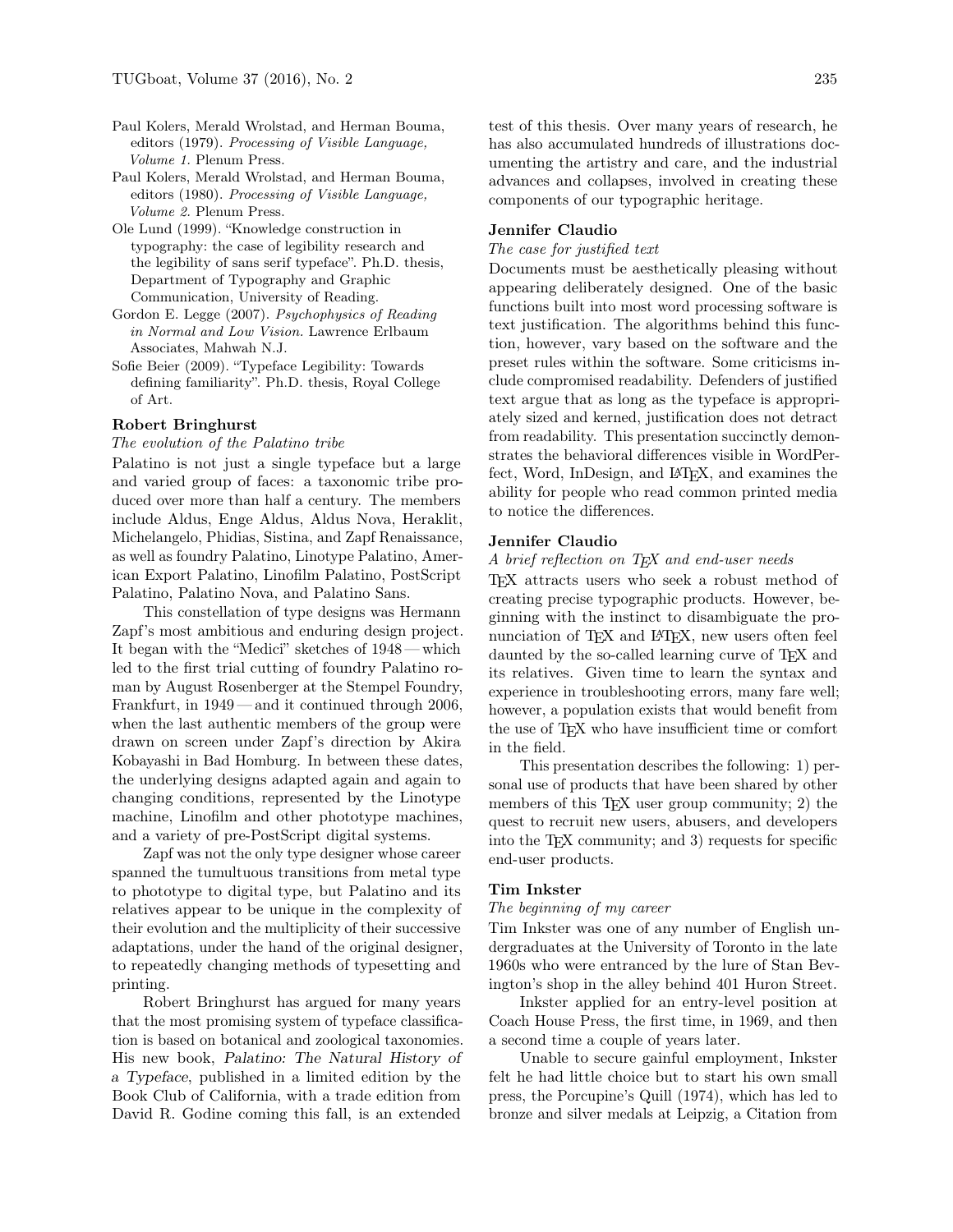the Art Directors' Club of New York, and the Order of Canada (2009) for both Tim and his wife, Elke, "For their distinctive contributions to publishing in Canada and for their promotion of new authors, as co-founders of the Porcupine's Quill, a small press known for the award-winning beauty and quality of its books."

## Stefan Kottwitz

### $TEX$  in industry  $I$  — programming Cisco switches using T<sub>EX</sub>

I report on the pure text-based, macro-based, TEXprogrammed switch configurations which I use at my work at Lufthansa in cruise ship projects. A brief description is available at [http://tex.tips/](http://tex.tips/programming-network-switches) [programming-network-switches](http://tex.tips/programming-network-switches). A demonstration of a non-standard use of TEX in industry.

## Stefan Kottwitz

## $TEX$  in industry  $II$  — designing converged network solutions

Pure graphics, with efficient use of T<sub>F</sub>X and TikZ for programming drawings of network architectures  $(LAN, wi-fi, VoIP, ...)$ . "Efficient" in the sense of my note on good practices at [tex.stackexchange.](tex.stackexchange.com/a/297029/213) [com/a/297029/213](tex.stackexchange.com/a/297029/213). Sample notes are at [tex.tips/](tex.tips/tag/industry) [tag/industry](tex.tips/tag/industry), and example drawings at [tex.tips/](tex.tips/LAN-1-2.pdf) [LAN-1-2.pdf](tex.tips/LAN-1-2.pdf).

Presenting a showcase of what can be done with TEX (instead of Visio, PowerPoint or CAD) and how, with a view toward efficiency (time pressure on projects).

## Kevin Larson

## Reading between the lines: Improving comprehension for students

While reading is arguably a student's most important skill, the technology of reading is relatively unchanged. Can the power of computing improve a student's reading comprehension? We will discuss what has been learned about typography in the last 500 years, about reading psychology in the last 100 years, and what technology can be invented right now.

Bio: Kevin Larson works for Microsoft's Advanced Reading Technologies team. He collaborates with type designers, reading psychologists, and engineers on improving the onscreen reading experience. Kevin received his PhD for studies of reading acquisition.

## Frank Mittelbach

# Alice in Wonderland— The tale of the long tail in globally optimized page breaking (part 2)

The story of ALICE'S ADVENTURES IN WONDER-LAND by Lewis Carroll contains a long tale about the tail of the mouse, which starts with

```
'Fury said to a
    mouse, That he
  met in the
 house,
 "Let us
  both go to
   law: I will
    prosecute
     YOU.---Come,
       I'll take no
       denial; We
     must have a
    trial: For
  really this
 morning I've
nothing
to do."
 Said the
 mouse to the
   cur, "Such
    a trial,
     dear Sir,
    ...
   many more
  lines ...
 ...
```
Obviously a tail like this should be typeset in full beauty and should not be laid out in knots or cut between pages. Unfortunately, that is more easily said than done, given that all typesetting systems use a greedy page algorithm that cuts page by page. Thus chances are high that disaster strikes and we have to manually adjust earlier page breaks to prevent it.

Using global optimization in pagination has been envisioned already more than 30 years ago by Michael Plass in his PhD thesis and throughout the years other people worked on specific aspects of global optimized pagination, but until today all typesetting engines have taken the "easy" way out and leave the problem essentially to the user.

This is in fact not that surprising, as the problem can get easily out of hand: A naive approach will immediately result in exponential complexity (without introducing float objects into the mix which makes it worse). But even with careful restrictions and specialized algorithms we will soon be reaching the limits of modern hardware with any real live document.

However, computers are getting faster and thus get us closer to make globally optimized pagination a reality. So this year I started to implement a framework that assists in this task, in the hope that for my next book I do not have to hand-adjust half of the page breaks manually— first results are promising!

At Bachotek 2016 I gave some theoretical background to the problem and discussed the basic ap